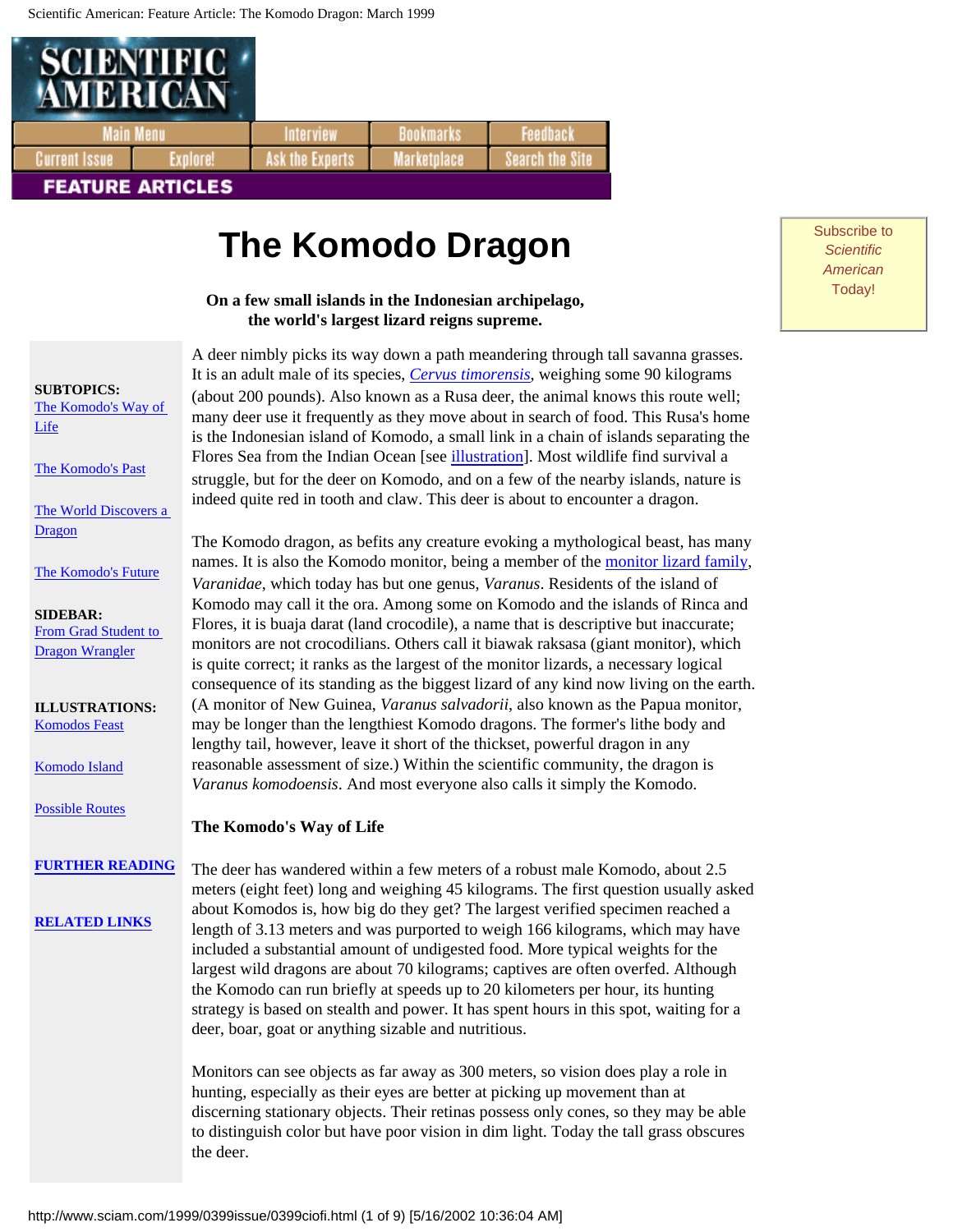Should the deer make enough noise the Komodo may hear it, despite a mention in the scientific paper first reporting its existence that dragons appeared to be deaf. Later research revealed this belief to be false, although the animal does hear only in a restricted range, probably between about 400 and 2,000 hertz. (Humans hear frequencies between 20 and 20,000 hertz.) This limitation stems from varanids having but a single bone, the stapes, for transferring vibrations from the tympanic membrane to the cochlea, the structure responsible for sound perception in the inner ear. Mammals have two other bones working with the stapes to amplify sound and transmit vibrations accurately. In addition, the varanid cochlea, though the most advanced among lizards, contains far fewer receptor cells than the mammalian version. The result is an animal that is insentient to such sounds as a low-pitched voice or a high-pitched scream.



Image: George Mason University

**KOMODO DRAGON** flicks his foot-long, yellow forked tongue to taste the air.

Vision and hearing are useful, but the Komodo's sense of smell is its primary food detector. Its long, yellow forked tongue samples the air, after which the two tongue tips retreat to the roof of the mouth, where they make contact with the [Jacobson's](http://www.neuro.fsu.edu/research/vomer.htm#K) [organs.](http://www.neuro.fsu.edu/research/vomer.htm#K) These chemical analyzers "smell" the deer by recognizing airborne molecules. The concentration present on the left tongue tip is higher than that sampled from the right, telling the Komodo that the deer is approaching from the left. This system, along with an undulatory walk in which the head swings from side to side, helps the dragon sense the existence and direction of odoriferous carrion from as far away as four kilometers, when the wind is right.

The Komodo makes its presence known when it is about one meter from its intended victim. The quick movement of its feet sounds like a "muffled machine gun," according to [Walter Auffenberg](http://www.flmnh.ufl.edu./natsci/herpetology/UF-herp/alumni/auffenberg.htm), who has contributed more to our knowledge of Komodos than any other researcher. Auffenberg, a herpetologist at the [University](http://www.ufl.edu/)  [of Florida,](http://www.ufl.edu/) lived in the field for almost a year starting in 1969 and returned for briefer study periods in 1971 and again in 1972. He summed up the bold, bloody and resolute nature of the Komodo assault by saying, "When these animals decide to attack, there's nothing that can stop them." That is, there is nothing that can stop them from their attempt--most predator attacks worldwide are unsuccessful. The difficulties in observing large predators in dense vegetation turn some quantitative records into best estimates, but it is informative that one Komodo followed by Auffenberg for 81 days had only two verified kills, with no evidence for the number of unsuccessful attempts.

For the sake of instructive exposition, the Komodo that has ambushed the deer reaches its target. It attacks the feet first, knocking the deer off balance. When dealing with smaller prey, it may lunge straight for the neck. The basic strategy is simple: try to smash the quarry to the ground and tear it to pieces. Strong muscles driving powerful claws accomplish some of this, but the Komodo's teeth are its most dangerous weapon. They are large, curved and serrated and tear flesh with the efficiency of a plow parting soil.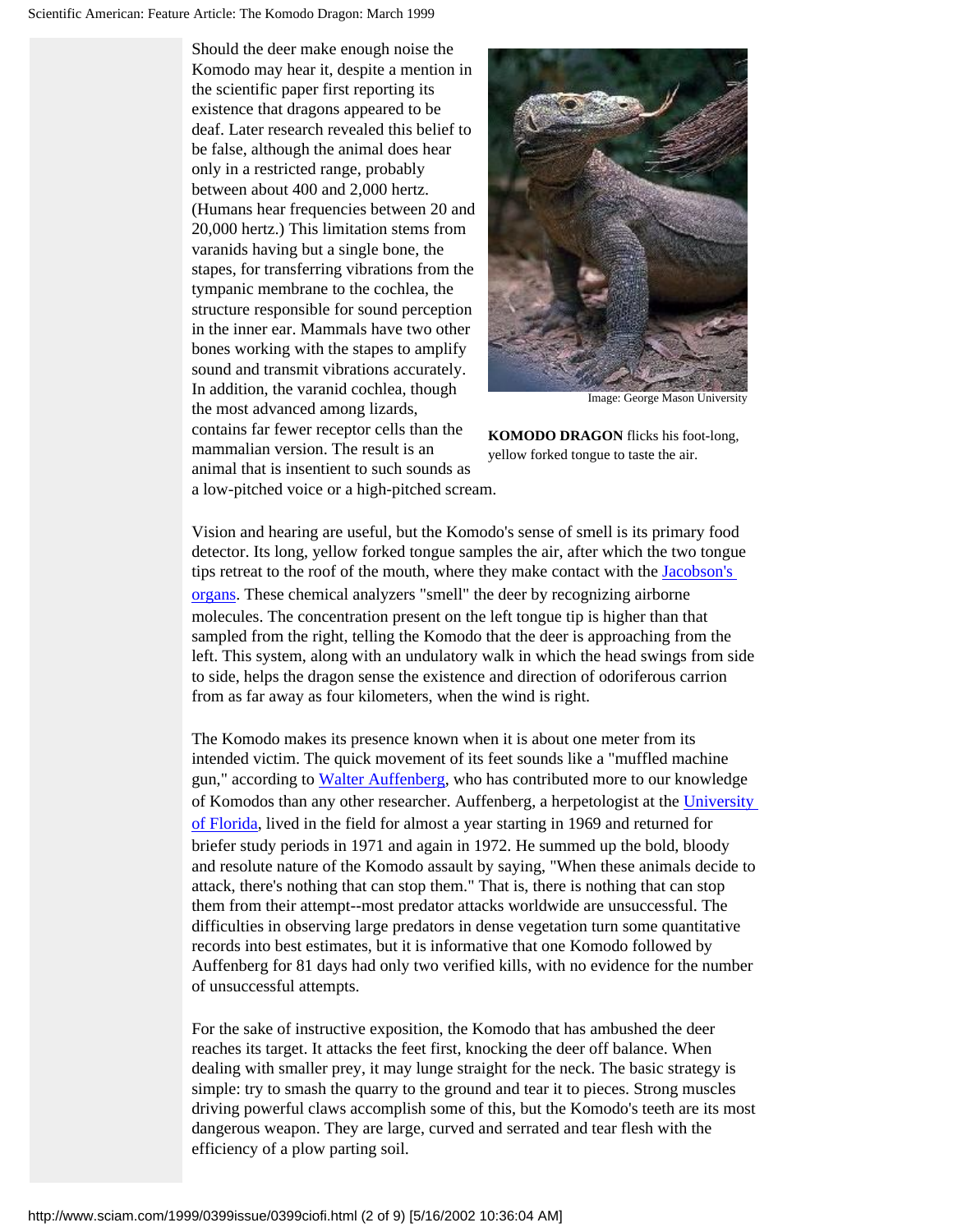Its tooth serrations harbor bits of meat from the Komodo's last meal, either fresh prey or carrion. This protein-rich residue supports large numbers of bacteria, which are currently being investigated by Putra Sastrawan, once Auffenberg's student, and his colleagues at the Udayana University in Bali and by Don Gillespie of the El Paso Zoo in Texas. They have found some 50 different bacterial strains, at least seven of which are highly septic, in the saliva.

If the deer somehow maneuvers away and escapes death at this point, chances are that its victory, and it, will nonetheless be short-lived. The infections it incurs from the Komodo bite will probably kill it within one week; its attacker, or more likely other Komodos, will then consume it. The Komodo bite is not deadly to another



Image: American Museum of Natural History

**KOMODOS FEAST** on a pig. Their curved, serrated teeth easily tear through flesh. Meat caught in the serrations supports the growth of septic bacteria.

Komodo, however. Dragons wounded in battle with their comrades appear to be unaffected by these otherwise deadly bacteria. Gillespie is searching for antibodies in Komodo blood that may be responsible for saving them from the fate of the infected deer.

Should the deer fail to escape immediately, the Komodo will continue to rip it apart. Once convinced that its prey is incapacitated, the dragon may break off its offensive for a brief rest. Its victim is now badly injured and in shock. The Komodo suddenly launches the coup de grâce, a belly attack. The deer quickly bleeds to death, and the Komodo begins to feed.

The muscles of the Komodo's jaws and throat allow it to swallow huge chunks of meat with astonishing rapidity: Auffenberg once observed a female who weighed no more than 50 kilograms consume a 31-kilogram boar in 17 minutes. Several movable joints, such as the intramandibular hinge that opens the lower jaw unusually wide, help in the bolting. The stomach expands easily, enabling an adult to consume up to 80 percent of its own body weight in a single meal, which most likely explains some exaggerated claims for immense weights in captured individuals.

Large mammalian carnivores, such as lions, tend to leave 25 to 30 percent of their kill unconsumed, declining the intestines, hide, skeleton and hooves. Komodos eat much more efficiently, forsaking only about 12 percent of the prey. They eat bones, hooves and swaths of hide. They also eat intestines, but only after swinging them vigorously to scatter their contents. This behavior removes feces from the meal. Because large Komodos cannibalize young ones, the latter often roll in fecal material, thereby assuming a scent that their bigger brethren are programmed to avoid consuming.

More Komodos, attracted by the aromas, arrive and join in the feeding. Although males tend to grow larger and bulkier than females, no obvious morphological differences mark the sexes. One subtle clue does exist: a slight difference in the arrangement of scales just in front of the cloaca, the cavity housing the genitalia in both sexes. Sexing Komodos remains a challenge to researchers; the dragons themselves appear to have little trouble figuring out who is who. With a group assembled around the carrion, the opportunity for courtship arrives.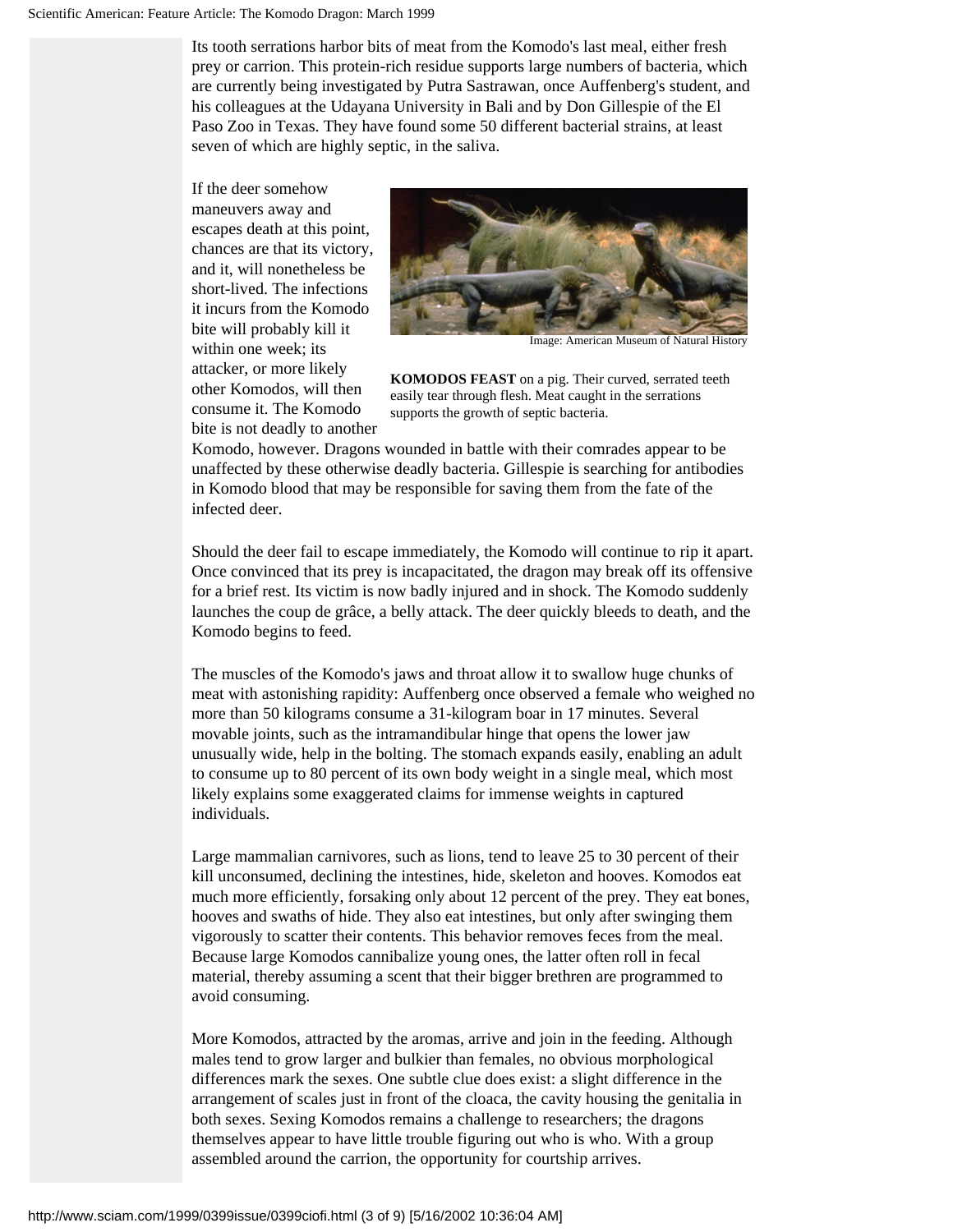Most mating occurs between May and August. Dominant males can become embroiled in ritual combat in their quest for females. Using their tails for support, they wrestle in upright postures, grabbing each other with their forelegs as they attempt to throw the opponent to the ground. Blood is usually drawn, and the loser either runs or remains prone and motionless.

The victorious wrestler initiates courtship by flicking his tongue on a female's snout and then over her body. The temple and the fold between the torso and the rear leg are favorite spots. Stimulation is both tactile and chemical, through skin gland secretions. Before copulation can occur, the male must evert a pair of hemipenes located within his cloaca, at the base of the tail. The male then crawls on the back of his partner and inserts one of the two hemipenes, depending on his position relative to the female's tail, into her cloaca.

The female Komodo will lay her eggs in September. The delay in laying may serve to help the clutch avoid the brutally hot months of the dry season. In addition, unfertilized eggs may have a second chance with a subsequent mating. The female lays in depressions dug on hill slopes or within the pilfered nests of Megapode birds. These chicken-size land dwellers make heaps of earth mixed with twigs that may reach a meter in height and three meters across. While the eggs are incubating, females may lie on the nests, protecting their future offspring. No evidence exists, however, for parental care of newly hatched Komodos.

The hatchlings weigh less than 100 grams and average only 40 centimeters in length. Their early years are precarious, and they often fall victim to predators, including their fellow Komodos. They feed on a diverse diet of insects, small lizards, snakes and birds. Should they live five years, they can weigh 25 kilograms and stretch two meters long. By this time, they have moved on to bigger prey, such as rodents, monkeys, goats, wild boars and the most popular Komodo food, deer. Slow growth continues throughout their lives, which may last more than 30 years. The largest Komodos, three meters and 70 kilograms of bone, teeth and sinew, rule their tiny island kingdoms.

#### <span id="page-3-0"></span>**The Komodo's Past**

Komodos, as members of the class Reptilia, do have a relationship with dinosaurs, but they are not descended from them, as is sometimes believed. Rather Komodos and dinosaurs share a common ancestor. Both monitor lizards and dinosaurs belong to the subclass [Diapsida](http://www.ucmp.berkeley.edu/diapsids/diapsids.html), or "two- arched reptiles," characterized by the presence of two openings in the temporal region of the skull. The earliest fossils from this group date back to the late [Carboniferous period,](http://www.ucmp.berkeley.edu/carboniferous/carboniferous.html) some 300 million years ago.

Two distinct lineages arose from those early representatives. One is [Archosauria,](http://www.ucmp.berkeley.edu/diapsids/archosauria.html) which included dinosaurs. The ancestor of monitor lizards, in contrast, stemmed from primitive [Lepidosauria](http://www.embl-heidelberg.de/~uetz/LivingReptiles.html#C16) at the end of the [Paleozoic era](http://www.ucmp.berkeley.edu/paleozoic/paleozoic.html), about 250 million years ago. Whereas some dinosaurs evolved upright stances, the monitor lineage retained a sprawling posture and developed powerful forelimbs for locomotion. During the [Cretaceous,](http://www.ucmp.berkeley.edu/mesozoic/cretaceous/cretaceous.html) and starting 100 million years ago, species related to present-day varanids appeared in central Asia. Some of these were large marine lizards that vanished with the dinosaurs, about 65 million years ago. Others were terrestrial forms, up to three meters in length, that preyed on smaller animals and probably raided dinosaur nests. About 50 million years ago, during the **[Eocene](http://www.ucmp.berkeley.edu/tertiary/eoc.html)**, these species dispersed throughout Europe and south Asia and even into North America.

Wolfgang Böhme of the museum of natural history in Bonn has contributed much to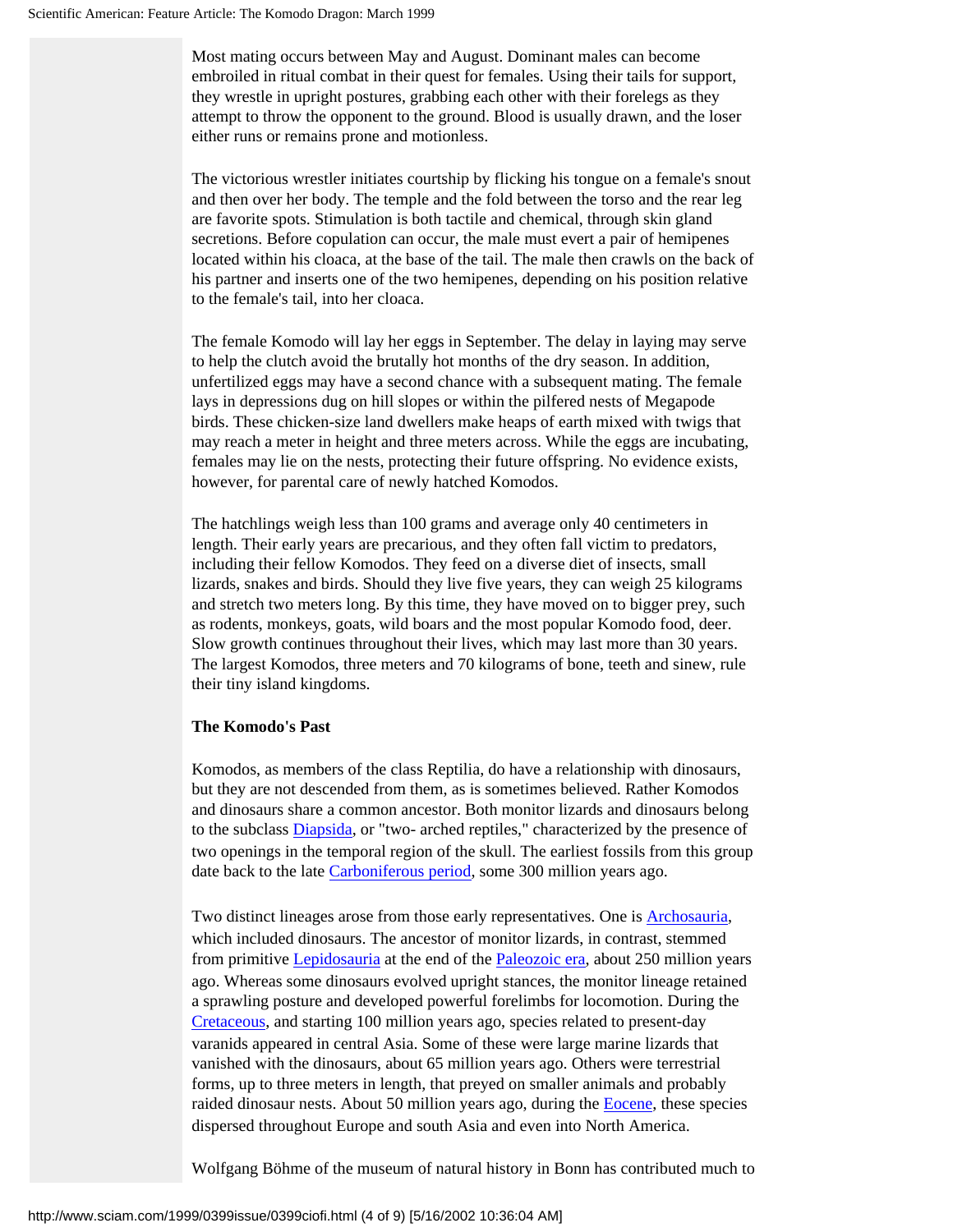our understanding of the rise and evolution of the Varanus genus, based on morphological data. Dennis King of the [Western Australian Museum](http://www.museum.wa.gov.au/) and [Peter](http://www.scu.edu.au/schools/grc/stafflist.html)  [Baverstock](http://www.scu.edu.au/schools/grc/stafflist.html) and his colleagues at [Southern Cross University](http://www.scu.edu.au/) are continuing research into the evolutionary history of the genus through comparisons of DNA sequences and chromosomal structure of varanid species and related families. They have concluded that the genus originated between 40 and 25 million years ago in Asia.

Varanids reached Australia by about 15 million years ago, thanks to a collision between the Australian landmass and southeast Asia [see [illustration](#page-12-0)]. Numerous small varanid species, known as **[pygmy monitors](http://uts.cc.utexas.edu/~varanus/Veremius.html)**, quickly colonized Australia, filling multiple ecological niches. More than two million years later a second lineage differentiated and spread throughout Australia and the Indonesian archipelago, which was at the time far closer to Australia than it is today, because much of the continental shelf was above water. *V. komodoensis* is a member of that lineage, having differentiated from it about four million years ago.

The Indo-Australian varanids could take advantage of their unique faunal environment. Islands simply have fewer resources than large landmasses do. Because reptilian predators can subsist on much lower total energy requirements than mammals can, a reptile will have the advantage in the race for top predator status under these conditions.

In such a setting, reptiles can also evolve to huge size, an advantage for hunting. A varanid called *Megalania prisca*, extinct for around 25,000 years, may have reached a length of six meters and a weight of 600 kilograms; the late extinction date means that humans may have encountered this monster. Komodos adopted a more moderate giantism. Reasons for the Komodo's current restricted home range--the smallest of any large predator--are the subject of debate and study. Various researchers subscribe to alternative routes that the dragons' ancestors may have taken to their present locale of Komodo, Flores, Rinca, Gili Motang and Gili Dasami.

Komodo has a different paleogeography from its neighbors. According to worldwide sea-level changes over the past 80,000 years and bathymetric data of the study area, Flores and Rinca were joined until 10,000 years ago. Gili Motang was connected several times to their combined landmass. Komodo was long isolated but appears to have joined its eastern neighbors about 20,000 years ago, during the last glacial maximum. That association may have lasted 4,000 years. (This scenario is based on my calculations of the effect of sea-level variations of about 130 meters during the last **Pleistocene** glaciation, combined with available bathymetric data for the area.)

Tantalizing fossil evidence supports the notion that today's Komodo populations are relics of a larger distribution that once reached Timor, to the east of Flores. Fossils of two identical forms of a now extinct pygmy elephant, Stegodon, about 1.5 meters at the shoulder, on both Timor and Flores suggest that those two islands might have been sufficiently close in the Pleistocene to allow migration.

The limited resources of an island could have driven the evolution of the pygmy elephants, because smaller individuals, with lower food requirements, would have been selected for. In contrast, today's Komodo dragon may have evolved from a less bulky ancestor; the availability of the relatively small elephants as prey may have been a driving force in the selection of largeness that resulted in the modern threemeter Komodo. (A large reptile still needs far less food than a mammal of similar size.) Auffenberg suggests that the Komodo could once "have been a highly specialized pygmy stegodont predator," although prey species similar to modern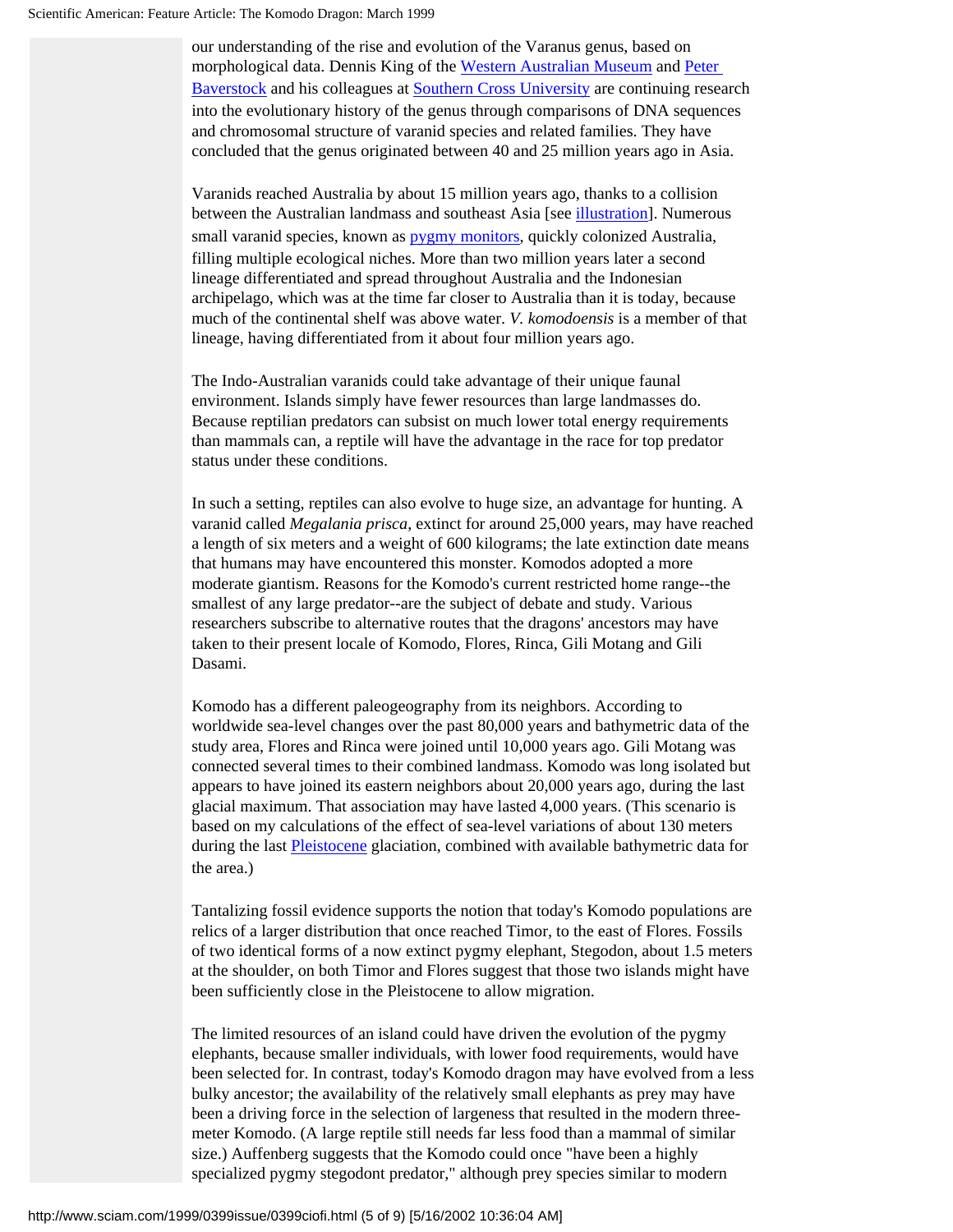deer and boars may also have been present before the arrival of modern humans within the past 40,000 years.

Further attempts to reconstruct the Komodo's evolutionary history require more comprehensive fossil finds and accurate dating of the islands that harbor extant populations. The work of King and Baverstock, as well as the integration of paleogeographic data and genome analysis, should shed more light on the origin of the species.

#### <span id="page-5-0"></span>**The World Discovers a Dragon**

The West was unaware of the Komodo until 1910, when Lieutenant van Steyn van Hensbroek of the Dutch colonial administration heard local stories about a "land crocodile." Members of a Dutch pearling fleet also told him yarns about creatures six or even seven meters long. Van Hensbroek eventually found and killed a Komodo measuring a more realistic 2.1 meters and sent a photograph and the skin to Peter A. Ouwens, director of the Zoological Museum and Botanical Gardens at Bogor, Java.

Ouwens recruited a collector, who killed two Komodos, supposedly measuring 3.1 and 2.35 meters, and captured two young, each just under one meter. On examination of these specimens, Ouwens realized that the Komodo was in fact a monitor lizard. In the 1912 paper in which Ouwens introduced the Komodo to the rest of the world, he wrote simply that van Hensbroek "had received information ... [that] on the island of Komodo occurred a Varanus species of an unusual size." Ouwens ended the paper by suggesting the creature be given the name V. komodoensis.

Understanding the Komodo to be rare and magnificent, local rulers and the Dutch colonial government instituted protection plans as early as 1915. After World War I, a Berlin Zoological Museum expedition roused worldwide interest in the animal. In 1926 W. Douglas Burden of the **[American Museum of Natural History](http://www.amnh.org/) undertook a** well-equipped [outing to Komodo,](http://www.unmuseum.mus.pa.us/burden.htm) capturing 27 dragons and describing anatomical features based on examinations of some 70 individuals.

#### <span id="page-5-1"></span>**The Komodo's Future**

More than 15 expeditions followed Burden's, but it was Auffenberg who performed the most comprehensive field study, looking at everything from behavior and diet to demographics and the botanical features of their territory. Auffenberg determined that the Komodo is, in fact, rare. Recent estimates suggest that fewer than 3,500 dragons live within the boundaries of [Komodo Island National Park,](http://www.tnc.org/infield/intprograms/asiapacific/Facts/KOMODO~1.HTM) which consists of the islands of Komodo (1,700 individuals), Rinca (1,300), Gili Motang (100) and Padar (none since the late 1970s), and some 30 other islets. A census on Gili Dasami has never been done. About another 2,000 Komodos may live in regions of the island of Flores. The Komodo is now officially considered a "vulnerable" species, according to the [World Conservation Union;](http://www.iucn.org/) it is also protected under the [Convention on International Trade in Endangered Species of Wild Fauna and Flora.](http://www.wcmc.org.uk/CITES/english/index.html)

The Komodo dragon has faced major challenges during the past 20 years that threaten its survival in part of the national park and on Flores. The disappearance of dragons on Padar probably stems from poaching of their primary prey, deer. Policing this rugged and sometimes inaccessible habitat is difficult; two days after I finished a census of the island in 1997, 10 deer were poached. Nevertheless, a trend toward less poaching overall on Padar has moved officials to discuss a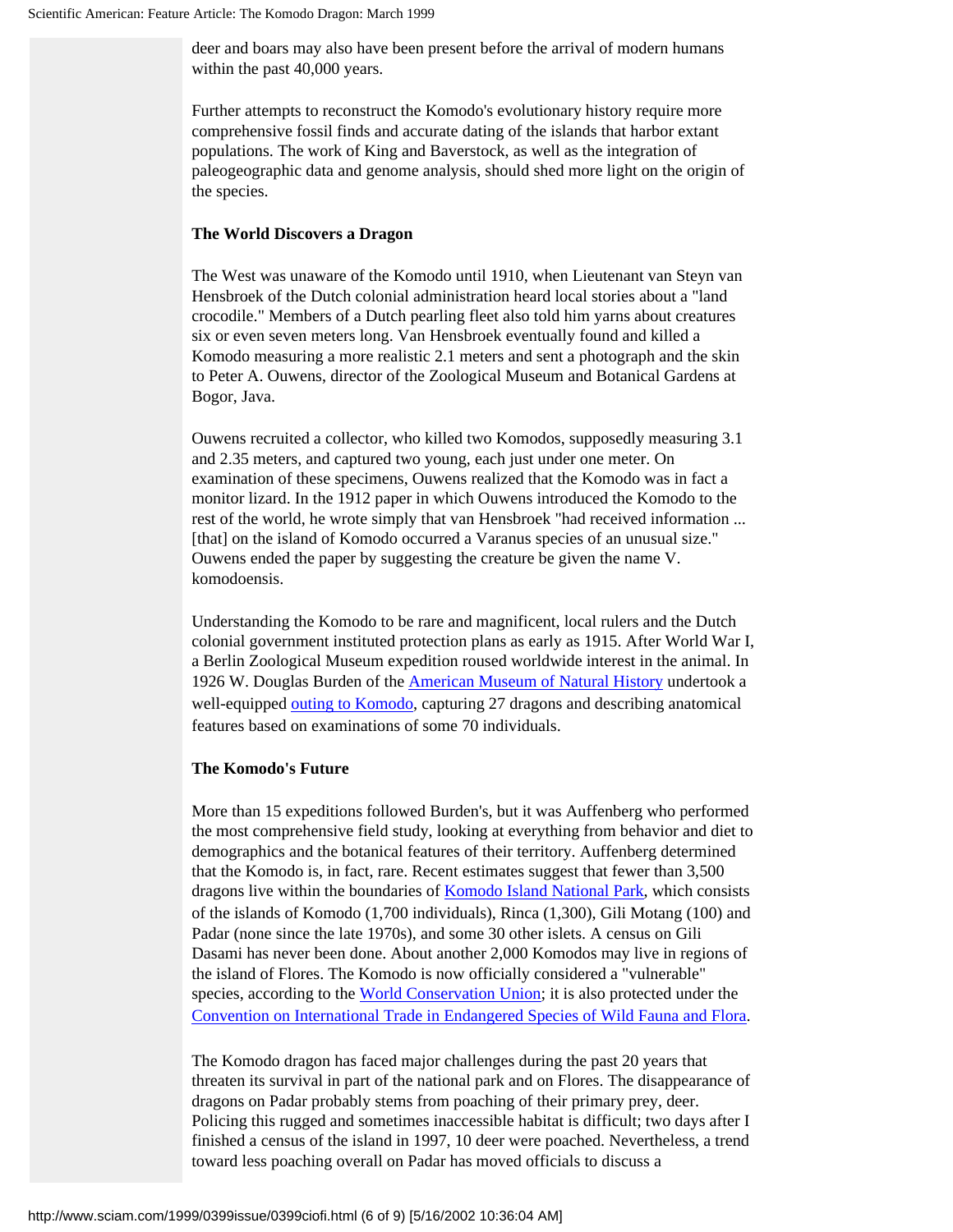reintroduction program.

Padar covers an area of only about 20 square kilometers and supports no more than 600 deer, in turn limiting the number of Komodos. Consequently, genetic diversity, as insurance against inbreeding, would be highly desirable among a new, small Komodo population.

To assist this plan, I started a genetic study of the remaining Komodo populations in 1994 to determine the degree of genetic similarity within and between the existing groups. I am currently analyzing DNA from blood



Image: Steve Mirsky

**KRAKEN,** born at the National Zoo in Washington, D.C., on September 13, 1992, was the first Komodo hatched in captivity outside of Indonesia. She still lives there and is now 87 centimeters from her snout to the base of her tail and weighs 22 kilograms. Another 54 dragons eventually were hatched at the zoo, from eggs produced by Kraken's mother, a gift from Indonesia in 1988. Those dragons are now in zoos across the U.S. and in Japan, Germany, the Netherlands and Singapore.

samples of 117 dragons drawn in 1994 and 1997 [see [sidebar\]](#page-9-0). The findings should eventually allow the authorities to choose the most appropriate source populations for restocking Padar, based on genetic diversity. Sex ratio and age structure will also be factors in the choice of individuals.

Komodos on Flores face the twin threats of prey depletion and habitat encroachment by humans. New settlers slash and burn the monsoon forest, and Komodo dragons are among the first species to disappear. In 1997 I set up a biotelemetric study to look at movement and home-range size of adult dragons in areas with differing degrees of human presence, both inside and outside the national park. A data collection covering a number of consecutive years can show conclusively whether human interference drives Komodos simply to migrate to different areas or to extinction.

I also initiated a long-term survey to obtain information on the distribution and level of threat to Komodo populations throughout Flores. The survey relies on traps set in localities chosen on the basis of habitat and on sighting reports by local people. Over the past 20 years, habitat loss has caused the species to vanish from an area stretching for 150 kilometers along Flores's northwest coast. Populations on the north and west coasts are also threatened by deforestation and indirectly through deer hunting.

The fortunes of the Komodo dragon are inexorably linked with those of numerous other species of fauna and flora, and measures to protect this giant lizard must take into account the entirety of its natural habitat. For example, although central Flores is inhospitable to dragons, the southern and eastern regions of the island may harbor scattered populations, still unknown to researchers, that could act as "umbrellas" to protect the ecosystem as a whole. The charismatic dragon already draws some 18,000 visitors a year to the area, and patches of forest containing Komodos could be the cornerstone of an economically viable protection plan for the entire habitat, based on ecotourism.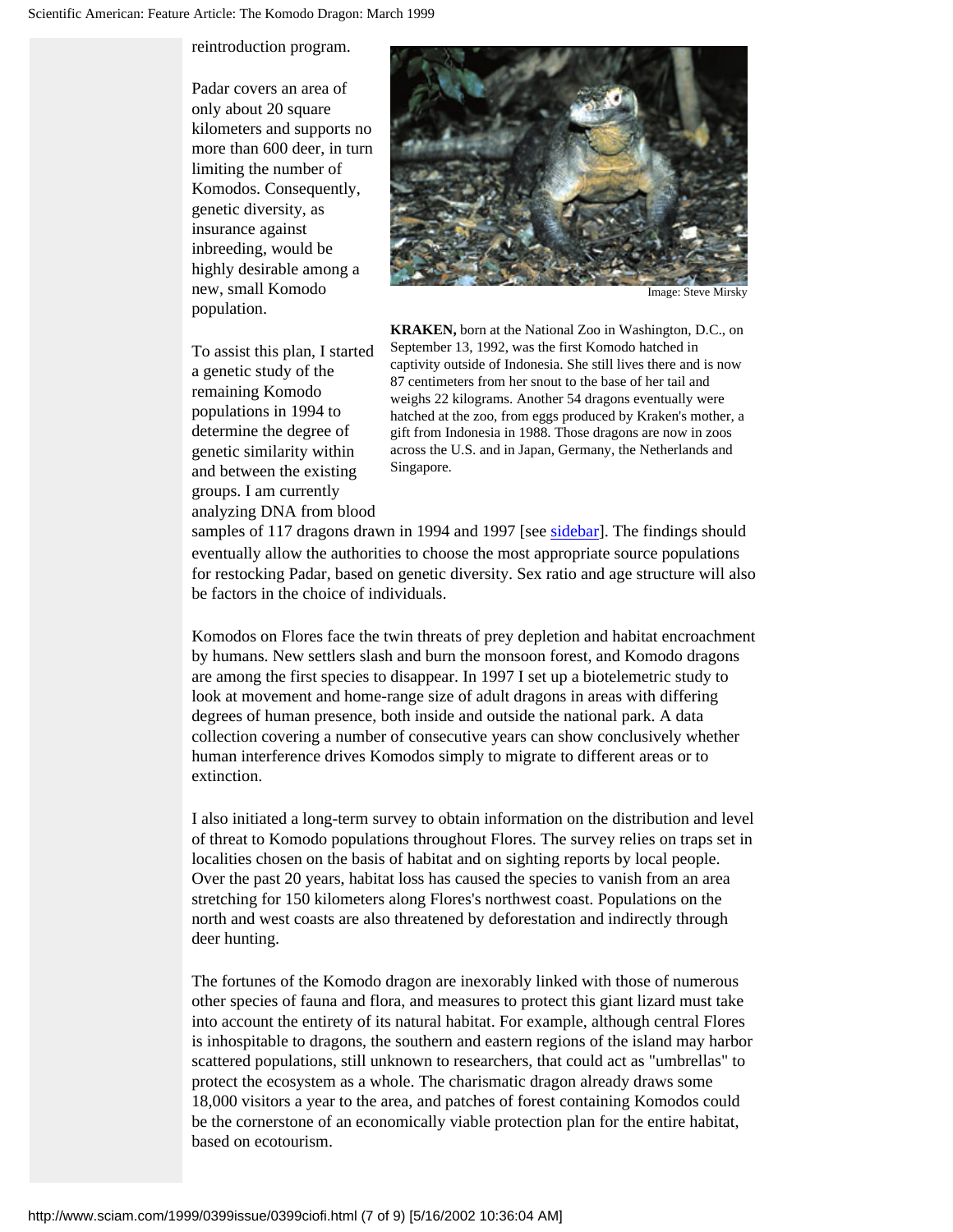In addition, I hope to save the extant populations of Komodos by altering the current usage patterns of natural resources, in a transition to sustainable land use. Local officials have already expressed interest in such a plan. For example, slash-and-burn agriculture could be superseded by the cultivation of plant species that do not require clearing of the canopy to be economically useful. A technique as simple as instruction in the manufacture and laying of brick could save hardwood now harvested for house construction.

The fate of the world's few thousand Komodos, living out their lives in a tiny corner of the earth, is probably now in human hands. Policy decisions, as in so many wildlife conservation issues, will be as much aesthetic as scientific or economic. We can choose to create a homogeneous world of stultifying sameness. Or we can choose to maintain a remnant of the mystery that provoked medieval cartographers to mark the unexplored territories of their maps with the exhilarating warning, "Here there be dragons."

#### **Further Information:**

A MODERN DRAGON HUNT ON KOMODO. L. Broughton in National Geographic, Vol. 70, pages 321'331; 1936.

ZOO QUEST FOR A DRAGON. David Attenborough. Lutterworth Press, 1957. Reprinted by Oxford University Press, 1986.

THE BEHAVIORAL ECOLOGY OF THE KOMODO MONITOR. Walter Auffenberg. University of Florida-University Presses of Florida, 1981.

<span id="page-7-0"></span>KOMODO: THE LIVING DRAGON. New edition. Dick Lutz and J. Marie Lutz. Dimi Press, Oregon, 1996.

#### **Related Links:**

[A lecture by Walter Auffenberg](http://www.si.edu/natzoo/hilights/lectures.htm) (RealAudio)

[Komodo Dragon](http://www.earthwatch.org/x/Xciofi.html): Earthwatch Program

[Varanus komodoensis](http://www.oit.itd.umich.edu/bio/doc.cgi/Chordata/Reptilia/Squamata/Varanidae/Varanus_komodoensis.ftl): The Animal Diversity Web

[Komodo Dragon](http://www.amnh.org/Exhibition/Expedition/Endangered/ora/ora.html): The American Museum of Natural History

#### **The Author**

CLAUDIO CIOFI received his undergraduate education at the University of Florence. In 1998 he completed his Ph.D. at the Durrell Institute of Conservation and Ecology at the [University of Kent at Canterbury](http://www.ukc.ac.uk/) in England. He is now based at the [Zoological Society of London.](http://www.york.biosis.org/zrdocs/zsl.htm) Ciofi has worked in collaboration with the University of Gadjah Mada in Java and with Udayana University in Bali. His Komodo project, originating as a population genetic study, has broadened to include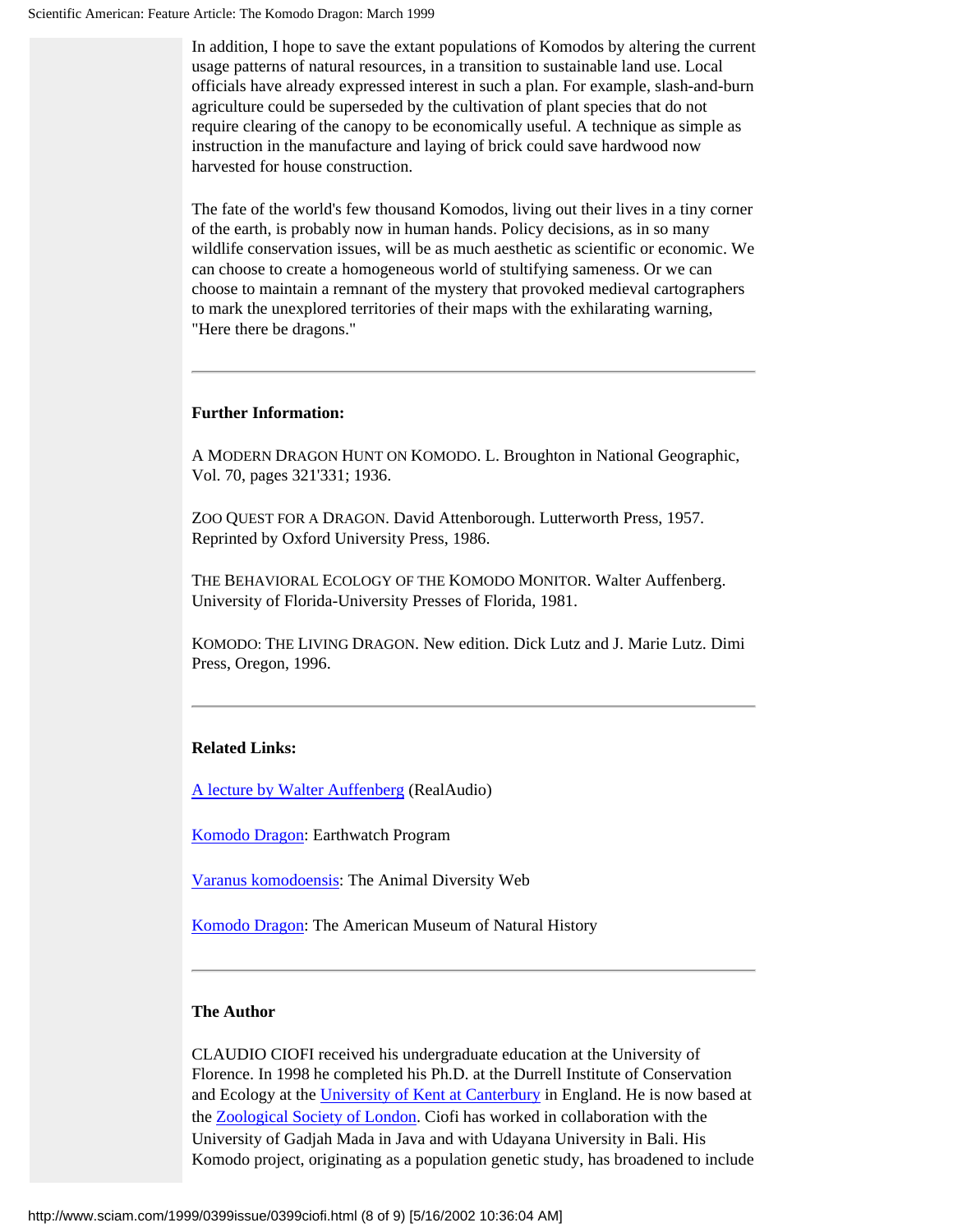| behavioral ecology and demography and the consequent protection of habitat and<br>involvement of indigenous people. His research has been supported by the<br>Zoological Society of London, the Wildlife Conservation Society, the Smithsonian |
|------------------------------------------------------------------------------------------------------------------------------------------------------------------------------------------------------------------------------------------------|
| Institution, Earthwatch Institute and British Airways.                                                                                                                                                                                         |
|                                                                                                                                                                                                                                                |
|                                                                                                                                                                                                                                                |
|                                                                                                                                                                                                                                                |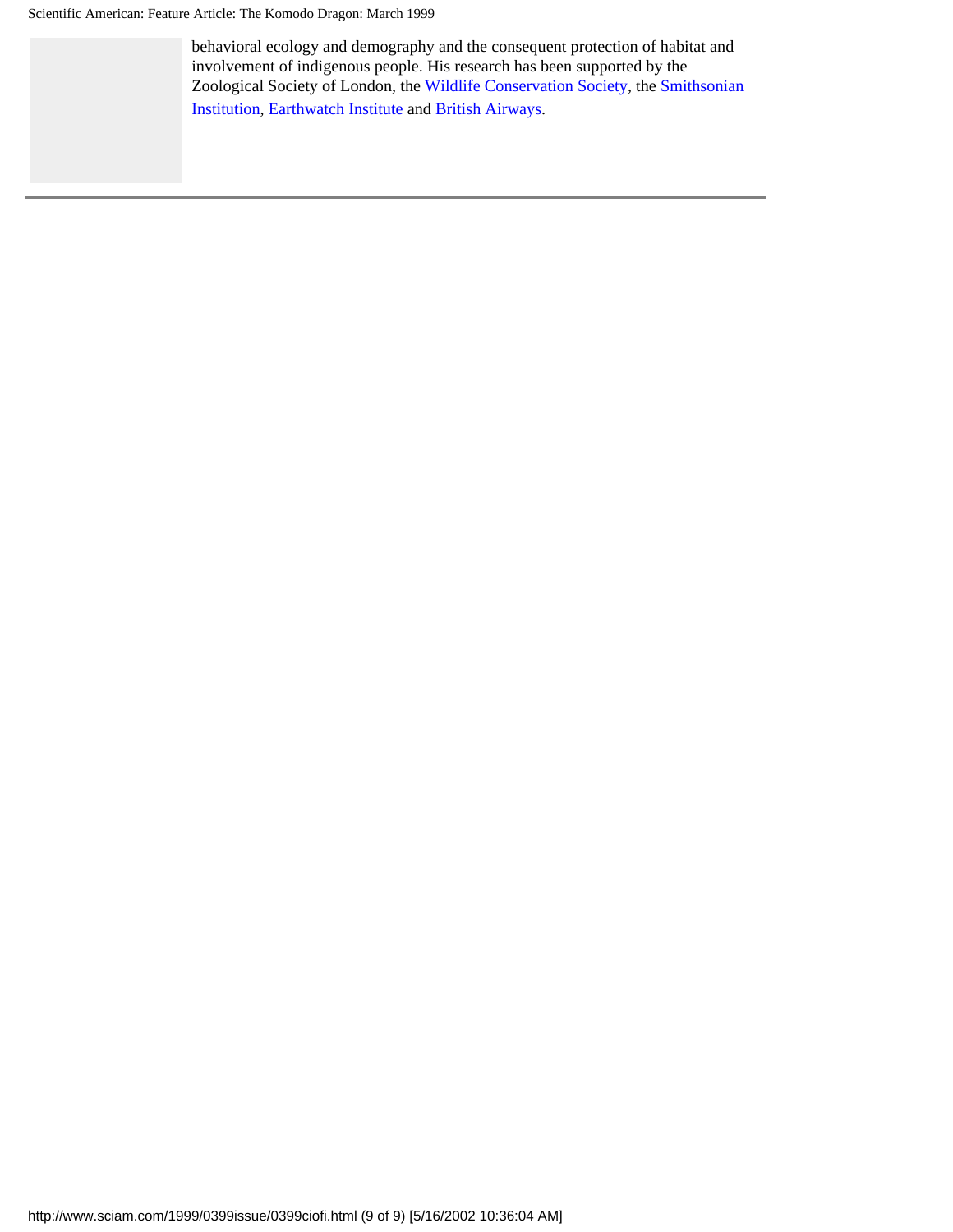<span id="page-9-0"></span>

### **From Grad Student to Dragon Wrangler**

I became interested in Komodos as a graduate student at the University of Kent at Canterbury in England. My doctoral thesis, in conservation biology, required me to perform field research on a rare or endangered species. I wished to work with reptiles, and I wanted to combine fieldwork with state-of-the-art molecular biological techniques, which are useful in determining genetic relationships and divergences between populations. Such studies require collecting blood from a study specimen. Based on these parameters, the creatures that would have most benefited from study were limited to two species.

The first was a tortoise, Testudo hermanni, that is distributed throughout southern Europe. I instead chose the Komodo both for the challenge and because it is still one of the world's least studied large predators. I would discover many of the reasons for this continuing ignorance. All the materials needed for fieldwork must be shipped in or created from scratch; building Komodo dragon traps is arduous and time- consuming; while rare, attacks by Komodos on humans are not unheard of; and then there is the smell.

I wanted mobile traps and immobilized Komodos. I therefore built devices along the lines of humane mousetraps, only my mice might reach lengths of three meters. I made the devices with local timber and iron-mesh fencing material. Each trap measured three meters by a half meter by a half meter and had a closable door. Goat served as both bait and as rations for me and a local ranger assistant. Komodos would force themselves into the trap as far as they could to get to the meat at the other end. Once they touched the bait, which was connected to a trigger mechanism, the entrance to the trap closed.

At this point, we would hang the entire trap on a balance, thus determining the weight of the captured individual. Then we would open the door at the tail end and pull the Komodo out. Komodos smell quite intense to begin with, what with their oral bacterial factories and their frequent association with carrion. The rotting goat meat adds to the aroma, and punctuating the olfactory experience is the habit of the threatened Komodo to immediately vomit and defecate, in preparation for fight or flight. Once the rear legs were free, we would tie them together. We would then continue to pull the Komodo from the trap until the front legs appeared, and we tied those. Finally, we would tape the mouth shut, allowing us to do a quick physical examination and take blood. We went through this routine on animals smaller than about 2.5 meters in length. When we happened to trap any of the largest individuals, we contented ourselves with drawing blood while the Komodo remained ensnared. Using these techniques, I was able to get blood samples from 117 Komodos over five months in 1994 and 1997, and I am currently analyzing them. Also in 1997 I attached transmitters to eight Komodos to obtain information about movement and home-range size.

*--C.C.*

#### **Back to [Article \(The Komodo Dragon\)](#page-0-1)**

[Subscribe to](http://www.sciam.com/subscribe.cfm?lsource=magfeature) *[Scientific](http://www.sciam.com/subscribe.cfm?lsource=magfeature) [American](http://www.sciam.com/subscribe.cfm?lsource=magfeature)* [Today!](http://www.sciam.com/subscribe.cfm?lsource=magfeature)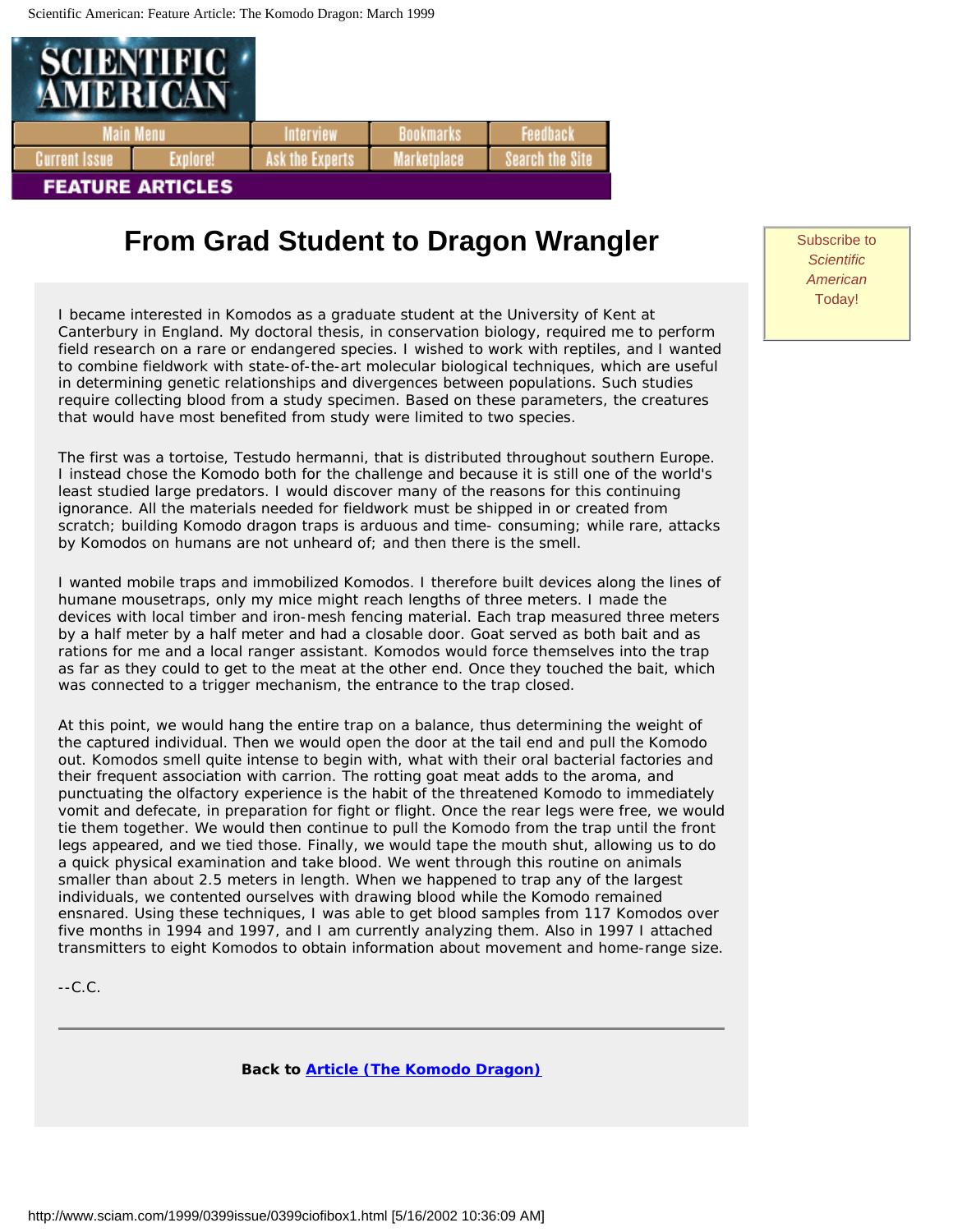Scientific American: Feature Article: The Komodo Dragon: March 1999

<span id="page-10-0"></span>

# **Komodos Feast**

... on a pig. Their curved, serrated teeth easily tear through flesh. Meat caught in the serrations supports the growth of septic bacteria.



Image: American Museum of Natural History

**Back to [Article](#page-0-1)**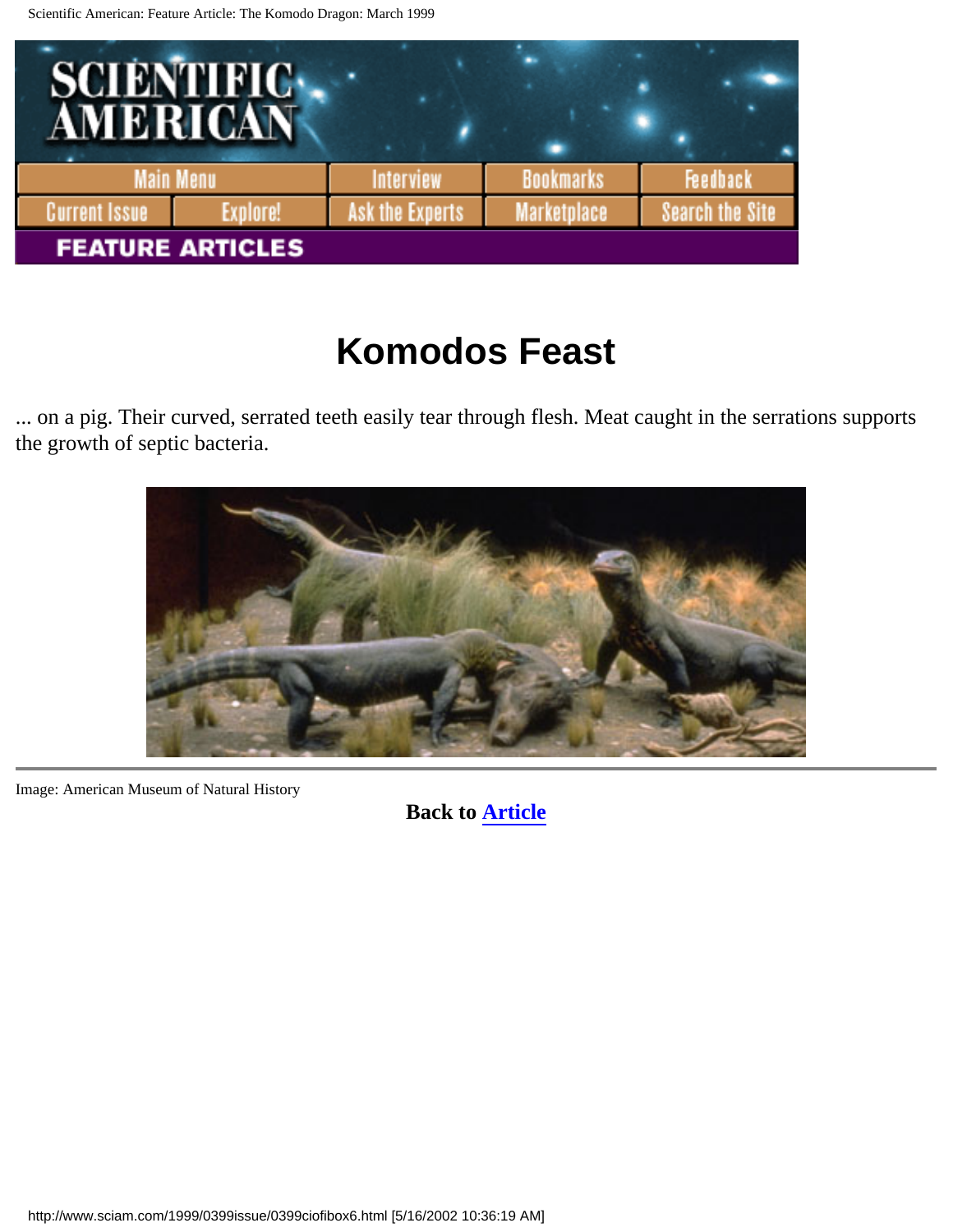Scientific American: Feature Article: The Komodo Dragon: March 1999

<span id="page-11-0"></span>

# **Komodo Island**

Komodo Island has an area of about 340 square kilometers (130 square miles) and is clearly hilly. The highest points are about 735 meters above sea level. Komodo dragons tend to stay below 500 meters but are found at all elevations. The creatures live only on a few Indonesian islands. As shown on the map, Australia is 900 kilometers southeast, with Java some 500 kilometers to the west and New Guinea 1,500 kilometers to the northeast.



Image: Laurie Grace

**Back to [Article](#page-0-1)**